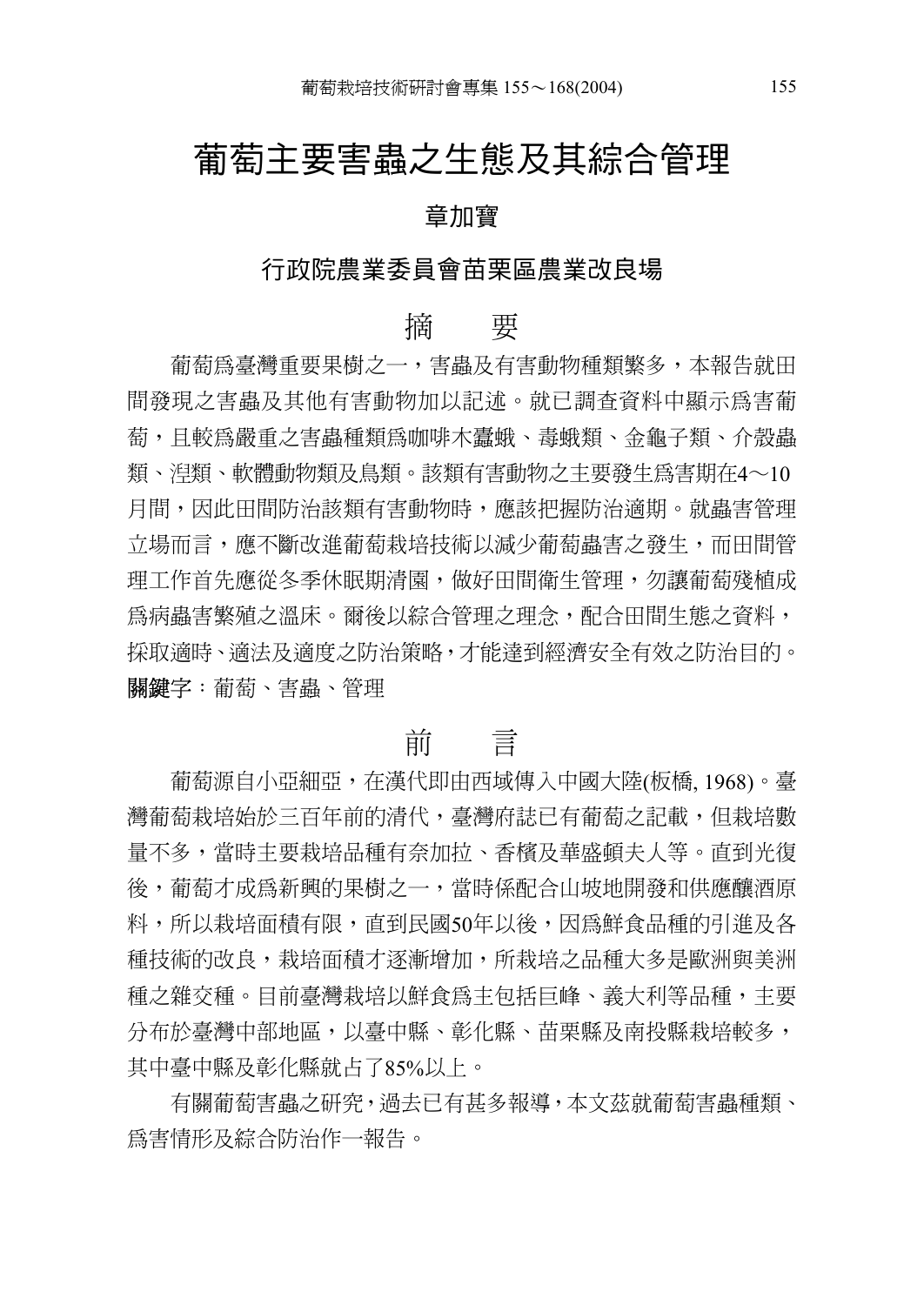## 葡萄害蟲種類

葡萄害蟲據蔡(1965)所列為4目12科34種,吳(1973;1975;1977)記 載3目9科14種, 章(1988a;1988b)記錄7目15科25種, 涅類4種, 鳥類4種, 腹足類3種,嚙齒類2種(表一)。

葡萄害蟲之發生為害:

葡萄害蟲以為害部位來區分,可分為根、莖、葉及果實等四大類。 為害根部害蟲:

為害葡萄根部的害蟲首推金龜子幼蟲,在臺灣葡萄園最常發現的有 臺灣青銅金龜、赤腳青銅金龜,其次為白點花金龜、臺灣花金龜、紅腹 金龜及另一種白點花金龜,(章, 1988e)該類害蟲常以二、三齡幼蟲在土中 越冬,爾後形成蛹室化蛹。另外,甘蔗鋸天牛幼蟲棲息土中,爲害地下 部,常可為害到11月。在國外最有名的根瘤蚜,在西歐有摧毀250萬公頃 葡萄園的記錄。此外,還有蟬類、地下粉介殼蟲、象鼻蟲、叩頭蟲等 (Bournier, 1976)。

為害樹幹、枝條害蟲:

在臺灣為害葡萄枝幹的害蟲有臺灣白蟻,在樹勢不良情況下為害根 莖部。咖啡木蠹蛾(吳, 1975; 章, 1984;1986;1987a;1987b;1988c; 1988d;1988h;劉,1959)及黃斑蝙蝠蛾(吳,1977;章,1988a)為害葡萄莖 幹部及枝條,尤其臺中縣山坡地區為害較嚴重。另外,中華姬天牛在葡 萄樹皮和木質部間為害(章, 1988b)。棕櫛盾介殼蟲吸食樹幹、枝條、幼芽 之汁液(蘇及王, 1988)。柑桔粉介殼蟲亦偶而為害葡萄幼嫩枝及幼芽(章, 1988a;1988b)。

為害葉片的害蟲及其他有害動物:

主要有鱗翅目的下紅天蛾、臺灣黃毒蛾、小白紋毒蛾、大避債蛾、 斜紋夜盜、擬尺蠖(章, 1988a;1988b);鞘翅目的金龜子類成蟲(吳, 1973; 章, 1988a;1988b;1988e);同翅目的柑桔刺粉蝨、棕櫛盾介殼蟲、柑桔 粉介殼蟲;纓翅目的薊馬類;葉湼類的神澤氏葉湼、二點葉湼、旱地葉 湼、柑桔葉湼;軟體動物類的扁蝸牛(章, 1988f;陳及章, 1989)、非洲蝸 牛、蛞蝓(章, 1988a;1988b)。下紅天蛾以幼蟲在葡萄植株上取食葉片,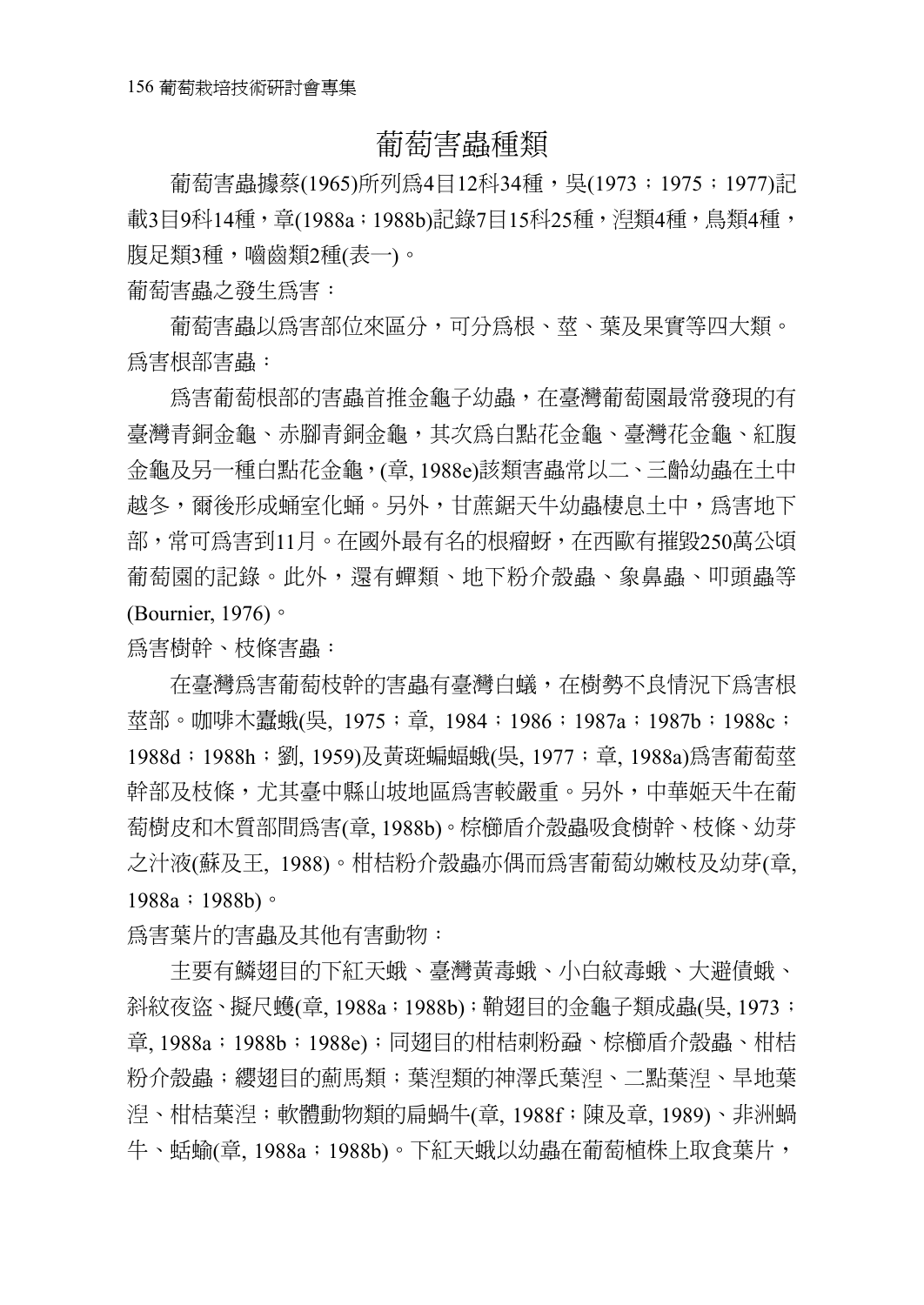造成缺刻,常僅存葉柄。臺灣黃毒蛾主要以1、2齡幼蟲群集剝食葉肉, 爾後分散,由葉緣食害,亦常爲害花蕾、花及果實。小白紋毒蛾主要取 食花穗及葉片,亦取食幼果、幼嫩枝、穗梗。斜紋夜盜幼蟲初期群集葉 片下方,剝食葉肉,3齡以後自葉緣蠶食葉片。此外,大避債蛾亦能取食 葉片。金龜子類成蟲取食葡萄葉片,尤其善於取食新葉片為害。介殼蟲 類之棕櫛盾介殼蟲及粉介殼蟲均能吸食葡萄果汁。軟體動物之扁蝸牛及 蛞蝓除為害果實外,亦分泌黏膜影響果實品質。柑桔刺粉蝨、棕櫛盾介 殼蟲、柑桔粉介殼蟲及 類均以口吻插入葉片之組織內吸食汁液。薊馬 類以其銼吸式口器將葉片表皮銼傷,吸食汁液,破壞表皮組織,亦為害 果實或花房(邱, 1984; 章, 1988a; 1988b)。軟體動物類的扁蝸牛、非洲蝸 牛(邱, 1960)、蛞蝓,除取食葉片外,亦取食幼果、幼芽,並排泄其糞便 於葉片、果實,影響葡萄光合作用的進行。 為害果實之害蟲及其他有害動物:

主要有小白紋毒蛾、臺灣黃毒蛾、金龜子類、介殼蟲類、薊馬類、 軟體動物類、鳥類及齧齒類,其中以鳥類爲害最嚴重。小白紋毒蛾多在 謝花後之幼果期為害;臺灣黃毒蛾則喜歡在發生病害時所流出的葡萄汁 液而被吸引。擬尺蠖亦為害幼果。金龜子以花金龜在葡萄成熟時為害果 實。以外,松鼠亦爲害果實。鳥類在果實成熟期爲害,其中白頭翁及綠 繡眼為害最嚴重,夏果、冬果皆大受其害,尤其在冬季,由於此時其他 食物減少,冬果受害更為嚴重。

### 葡萄害蟲綜合管理

依據田間調査所得資料,害蟲的發生時期,不論是夏季或者冬季, 每年大體一致,防治上必須掌握防治適期,針對各種蟲害的發生時期, 選擇政府已推薦藥劑,才能達到有效且安全用藥的目的,以下僅就葡萄 之栽培情形與害蟲發生關係及防治作敘述,以供田間防治及管理害蟲之 參考。

1、休眠期害蟲防治:

目前葡萄催芽多以植物生長調節劑對結果母株做鋸傷催芽,該法雖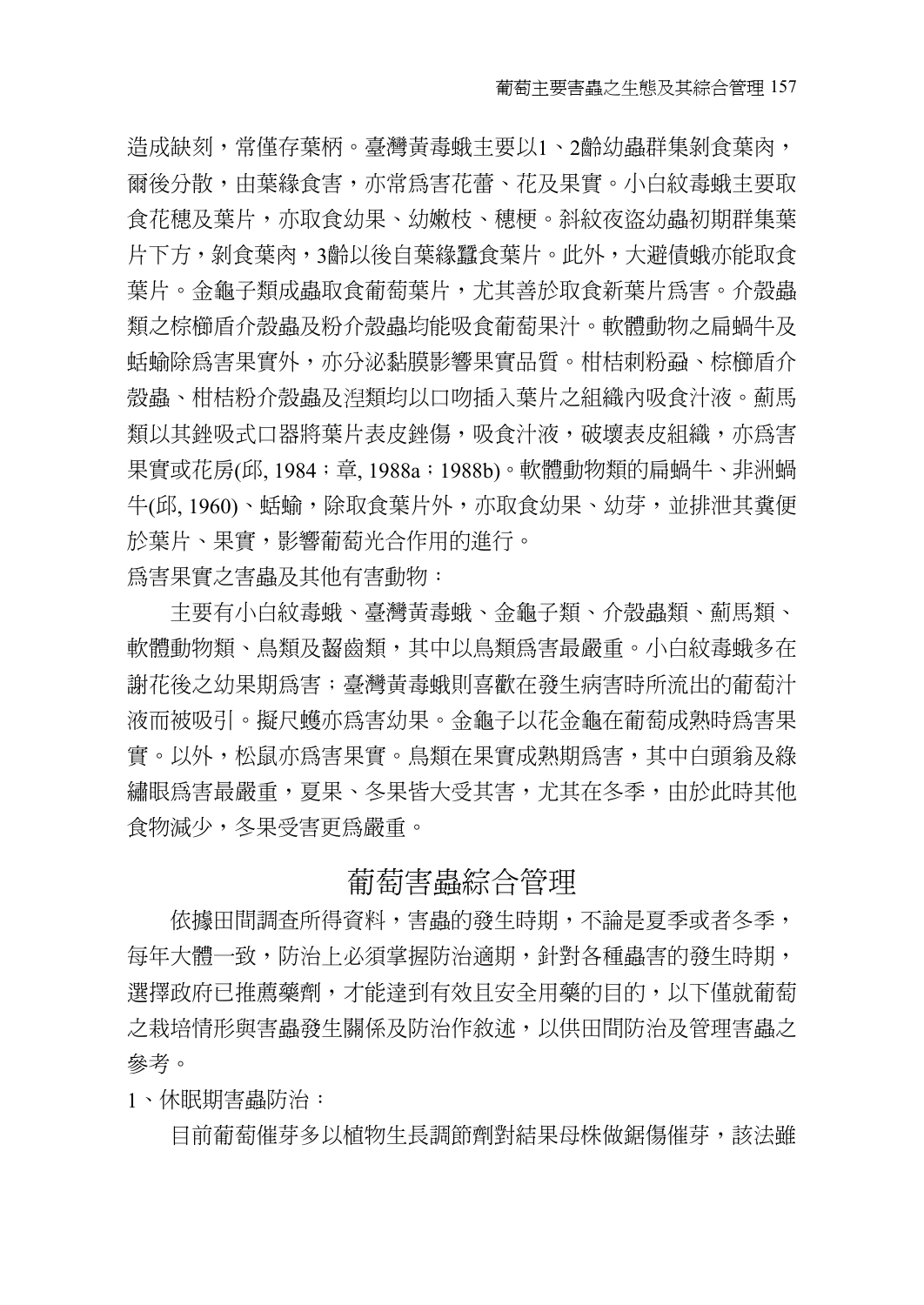可使發芽整齊,易於栽培管理,但由於傷口的製造,易於感染病害,導 致樹勢衰弱及害蟲之侵襲,因此徹底去除病蟲為害枝,亦是此期最重要 的工作之一。修剪時宜將所剪掉的枝條燒燬,做好田間衛生工作並注意 巡視田間是否有咖啡木蠹蛾之糞便,予以擊殺幼蟲,有下紅天蛾蛹亦應。 一併去除。另外,在此期應特別注意介殼蟲類,可用夏油或樟腦油,加 納乃得等藥劑防治,尤其是若蟲更應注意防治,因為在萌芽時最怕介殼 蟲定著於芽點上吸食而為害葡萄,使葡萄該芽點不能萌芽,此期若徹底 防治,萌芽後介殼蟲必大為減少。此期亦可共同防治葉湼及薊馬,將大 為減少或根絕。所以害蟲要做適期防治,更應注意早期防治。

2、葡萄萌芽至開花著果期害蟲防治:

葡萄自萌芽至開花著果期,此期間應注意的有取食葉片的害蟲,如 臺灣黃毒蛾、小白紋毒蛾、斜紋夜盜、下紅天蛾等,但在防治上尤應注 意的為小白紋毒蛾及薊馬,在開花期,該等害蟲爬過或取食造成授粉不 佳,花謝後該蟲又取食幼果,影響葡萄品質至鉅。此期亦是咖啡木蠹蛾 成蟲羽化期,以臺灣中部地區而言,可在4月上旬,施藥防治該木蠹蛾, 尤其該期爲木蠹蛾第一羽化期,經過越冬的影響,羽化期較一致,施藥 時易於防治,目前在臺灣各地皆普遍發生,尤其后里及外埔時常發生且 較為嚴重(Chang, 1988)。因此防治該蟲可在4月上旬施藥防治。而在此期 如已發現粉介殼蟲應徹底防治,一旦遷往果實為害,防治已為時太晚。 3、葡萄著果至硬核期害蟲防治:

該時期大約有40天,在鮮食葡萄此時最重要的工作便是套袋,除可 以有效防治病害外,最重要的應為防治介殼蟲、薊馬、湼類、扁蝸牛及 鳥類。

該期發生的害蟲有小白紋毒蛾、斜紋夜盜、臺灣黃毒蛾、咖啡木蠹 蛾,因此須一併防治,可參照前述方法防治。此外,在套袋時,尤應注 意套袋前先施藥一次,並檢視是否有粉介殼蟲、湼類、薊馬生存其內, 並且要注意袋口要套好。另外,在下雨期套袋時亦應注意扁蝸牛的去除, 以免蝸牛糞便及黏膜污染袋內葡萄。

4、葡萄著色至成熟期的害蟲防治: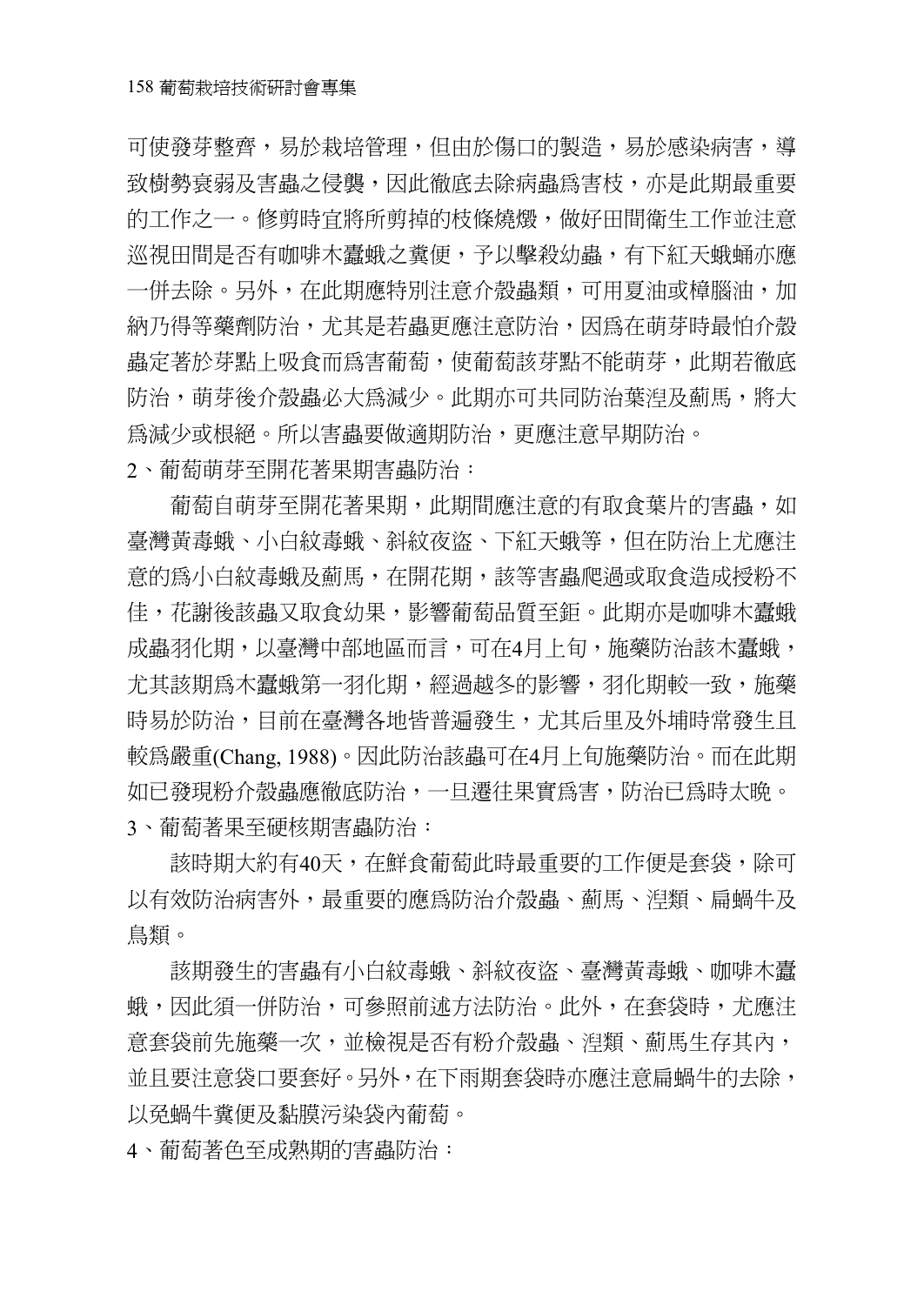該期為施用農藥最多的時期,由於夏果葡萄恰遇梅雨期,冬果葡萄 則逢颱風季節,而果實糖度也正逐漸提高,葉片由成熟轉爲老化,所以 樹勢衰弱,亦引來大量害蟲危害,防治上稍一不愼,各種害蟲相繼而來, 也因此常導致農友浮濫用藥,造成殘留問題。此期間前述害蟲時常發生, 但在此期如果病害防治不佳如晚腐病發生,導致葡萄汁液外流,常引誘 臺灣黃毒蛾、花金龜類集體取食,連帶的也造成其他果串的受害,所以 此時亦應注意晩腐病,如此可達到蟲害預防效果,也可使農藥殘留的問 題降至最低。另外,此期亦是扁蝸牛的發生盛期,扁蝸牛排泄其糞便及 粘液於葉片及果實,造成光合作用不佳,果實受其危害而影響商品價值, 可利用寶特瓶阻蝸法來防治扁蝸牛(Chang, 1990; 2002),但採用該法最 好在葡萄剪枝後。此期之鼠害有小黃腹鼠及赤腹松鼠,亦應注意其為害 果實(朱及易, 1970)。鳥類亦為果實期重要有害動物,宜注意防治。

葡萄害蟲管理資料顯示,在田間防治害蟲時,常可同時防治多種害 蟲,配合害蟲發生期、防治適期及防治方法(表二),其防治定位之取捨可 作彈性的綜合防治或共同防治。因此葡萄害蟲的防治應在剪枝後,萌芽 前可先防治棕櫛盾介殼蟲,並同時防治躲在樹皮下或隙縫的葉湼及薊 馬,亦應在剪枝後,下雨前以寶特瓶阻蝸法防治扁蝸牛,4∼6月開花至 著果期間,施藥3∼4次防治咖啡木蠹蛾及同時發生的金龜子類、毒蛾類、 下紅天蛾、夜盜蟲等;第二期葡萄在8∼10月之開花至硬核期間亦可施藥 3次,防治上述害蟲,若發生葉湼時酌予施藥1次,全年共9〜10次(表四), 比傳統施藥15次左右(表三),減少5∼6次,當然施藥次數還得依個別差 異,視每年田間害蟲發生情形斟酌增減。值得一提的在每次剪枝後田間 殘枝應予燒燬,以減少害蟲之滋生場所(章, 1988b;1988g)。

## 結 語

葡萄害蟲種類常因葡萄栽培方式所形成不同的生態條件而異。據 Bournier(1976)記錄世界各地為害葡萄根部的害蟲有18種,樹幹6種,幼 枝7種,幼芽及幼嫩枝13種,葉片33種,果實22種,產生蟲癭的有8種, 產生蜜露的有8種,雜食性飛翔害蟲9種,雜食性土棲害蟲7種,共計131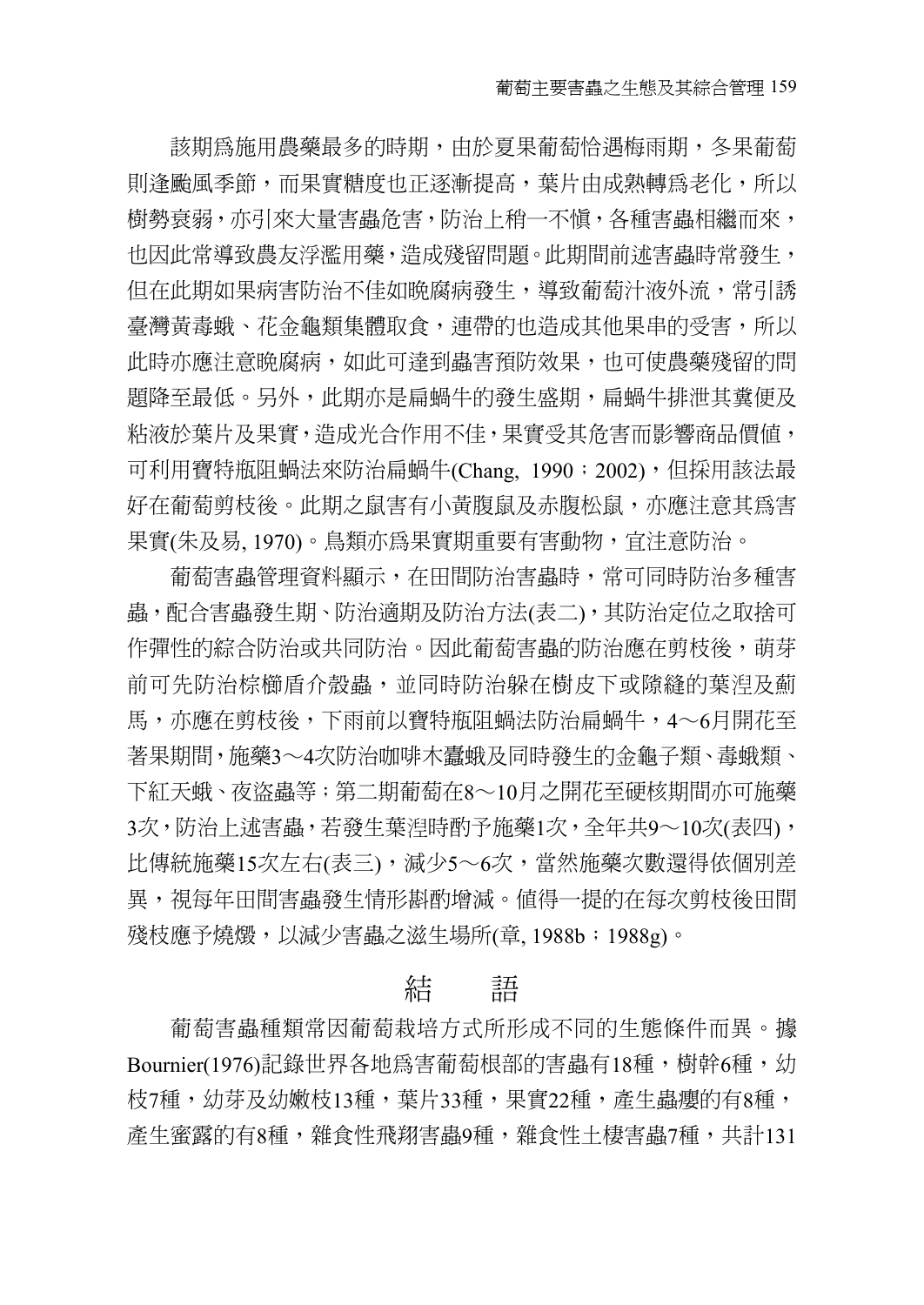種。另據台大朱耀沂教授稱日本葡萄有害動物共有137種,其中線蟲14 種,鳥類9種,哺乳類5種,剩109種為昆蟲與湼類,如此,則今世界之葡 萄害蟲中,未分布於日本者只有22種。而臺灣屬熱帶、亞熱帶地區,濕 熱的條件,所蘊育的蟲相與世界葡萄主要產區的歐美溫帶地區之蟲相大 異其趣。在臺灣記錄上認為為害嚴重的害蟲,在歐美不一定嚴重,反之 亦然。在美國加州造成嚴重為害的葡萄浮塵子有*Erythroneura elegantulag*  Osborn及*Erythroneura variabilis* Beamer(Anonymous, 1982;喜田, 1965) ,在日本與大陸則為另一種葡萄浮塵子(*Arboridia apicalis* Nawa)(Ishii, 1973;1975)。然而,此三種葡萄浮塵子在臺灣至今卻無為害的記錄。又 中國大陸之十星金花蟲(*Oides decempunstata* Billbery)及葡萄透翅蛾 (Parathrene regalis Butler)(未具名, 1981),臺灣幸無分布,今後兩岸互通 後,應嚴加注意,以防侵害。在美國加州為害很嚴重的有太平洋葉湼 (*Tetranychus pacificus* McGregor)(Anonymous, 1982; Kinn and Doutt, 1972

;Kinn and Diytt, 1972;Laing *et al.,*1972),在中國大陸有葡萄短鬚 (*Brevipalpus lewisi* McGregor)發生於遼寧、山東、河南等部分葡萄產地( 未具名, 1981),臺灣雖有分布記錄,但未見其加害葡萄。在臺灣則為二 點葉湼與神澤葉湼為主要害蟲(羅, 1978)。就木蠹蛾而言, 在臺灣為咖啡 木蠹蛾(章, 1988a;1988b),以色列為梨木蠹蛾(*Zeuzera pyrina* L.)及另一 種木蠹蛾(*Paropta paradoxus*(H. S),南歐則為芳香木蠹蛾(*Cossus cossus* L.)為害最大(Moore and Navon, 1966)。但也有普遍在世界各地為害葡萄者 ,柑桔粉介殼蟲(*Planococcus citri*(Risso)即為一例(Aliniazee and Stafford, 1972; Cone, 1971; Ishii, 1975)。此外, 如吸果性夜蛾類(fruit piercing moth) 、胡蜂(vespa)、椿象類(stink bug)等分布臺灣也應為害葡萄之害蟲(張, 1968),然此方面之資料至今甚為匱乏,容日後補充介紹。由於葡萄害蟲 種類繁多,對各種害蟲的生態資料所知有限,實有加以探究的必要,尤 其對次要害蟲及偶發性害蟲的基本資料應早日建立,俾有助於田間治蟲 工作,否則盲目施藥必造成抗性、殘毒及害蟲滋生的困擾。此外,進入 世界貿易組織後,病蟲害檢疫更趨重要,如何做好國內外把關及建立堅 實預警及監測系統將更形重要。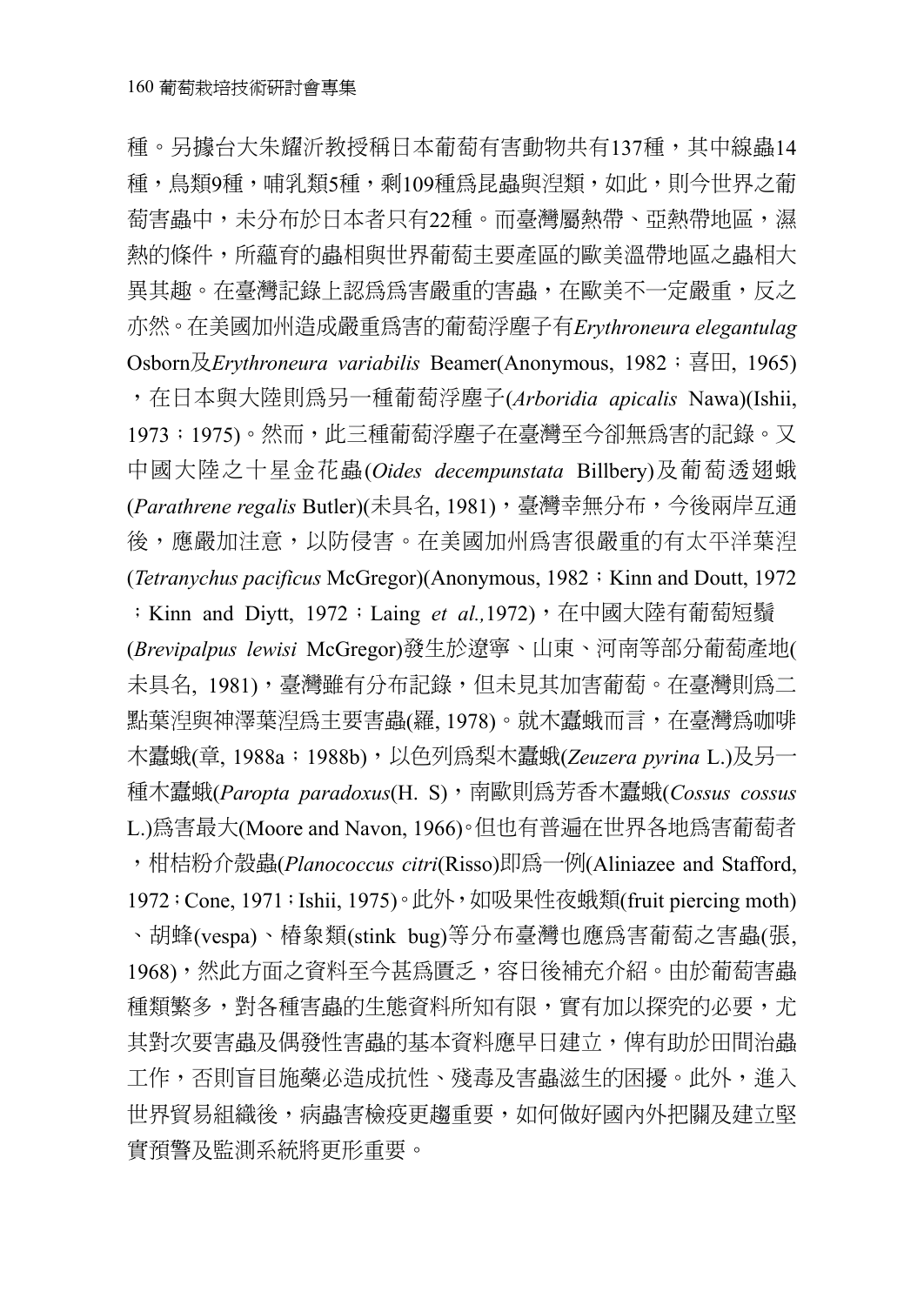## 參考文獻

未具名。1981。中國農作物病蟲害下冊-落葉果樹病蟲害 16:1755-1756  $\circ$ 

朱燿沂、易希陶。1970。臺灣松鼠之生物學的考察。植保會刊 12(1):21-29  $\circ$ 

- 板橋倫行。1968。葡萄傳入中國的時期。科學農業 16(7,8):217-221。
- 吳蘭林。1973。嚴重為害葡萄之金龜子類。臺灣農業 9(4):133-141。
- 吳蘭林。1975。葡萄重要害蟲—咖啡木蠹蛾。臺灣農業 11(1):117-122。 吳蘭林。1977。葡萄害蟲調查報告。植保會刊 19(2):78-100。
- 邱瑞珍。1960。非洲大蝸牛天敵之引進與飼育初報。植保會刊 2(2):39-43  $\circ$
- 邱煇宗。1984。腹鉤薊馬之生物學及化學防治。植保會刊 26(4):365-378  $\Omega$
- 章加寶。1984。葡萄咖啡木蠹蛾之形態及其生活史。植保會刊 26:(2)145-53  $\circ$
- 章加寶。1986。影響危害葡萄之咖啡木蠹蛾發生的環境因子與有效積溫 在預測上的應用。植保會刊 28(4):421。
- 章加寶。1987a。臺灣中部地區葡萄咖啡木蠹蛾的族群變動調查。植保會 刊 29 $(1)$ :53-60。
- 章加寶。1987b。溫度對葡萄咖啡木蠹蛾發育之影響。植保會刊 29(2):157-64。
- 章加寶。1988a。葡萄害蟲及其他有害動物種類及其季節消長。中華昆蟲  $8(1):19-49$
- 章加寶。1988b。葡萄主要害蟲之生態與防治。果樹害蟲綜合防治研討會 中華昆蟲特刊 2:11-31。
- 章加寶。1988c。葡萄咖啡木蠹蛾防治效益評估。中華昆蟲 8(1):51-64。
- 章加寶。1988d。葡萄咖啡木蠹蛾之空間分佈。臺中農改場研究彙報

18:65-71。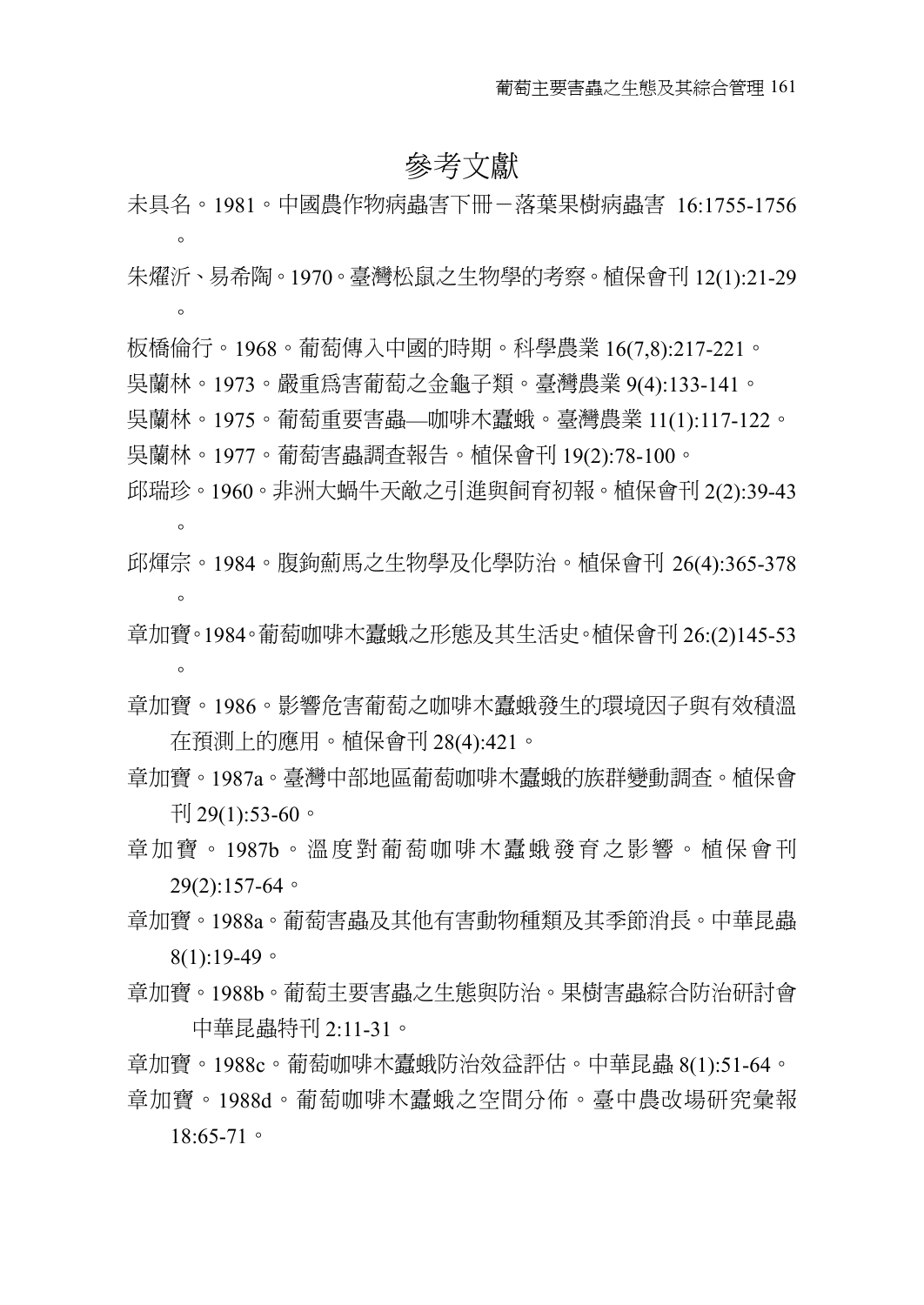- 章加寶。1988e。葡萄園金龜子發生及防治方法改進。植保會刊 30(4):425 (論文摘要)。
- 章加寶。1988f。葡萄園扁蝸牛新防治技術之開發及利用。中華昆蟲 8(2):193-194。(論文摘要)。
- 章加寶。1988g。葡萄害蟲田間管理技術。葡萄生產技術研討會集p.117-124 。臺中農改場出版。
- 章加寶。1988h。金香葡萄上咖啡木蠹蛾之空間分布和取樣技術。中華昆 蟲 8:105-111。
- 張書忱。1968。臺灣產為害梨及蘋果果實之胡蜂類。植保會刊 10(3):49-51  $\Omega$
- 陳武揚、章加寶。1989。葡萄園扁蝸牛之形態及其生活習性觀察。植保 會刊 31:217-224。
- 蔡雲鵬。1965。臺灣植物害蟲名彙。臺灣省檢驗局,植物檢疫資料 5:43-158。
- 劉玉章。1959。咖啡木蠹蛾之生活習性及其寄主植物。臺中省立農學院 植病學會出版 p.1-11。
- 羅幹成。1978。臺灣葉湼類及防治方法對其天敵之影響。中央研究院動 物研究所專刊第三號昆蟲生態與防治 p.203-216。
- 蘇宗宏、王秋敏。1988。桔粉介殼蟲及棕櫛盾介殼蟲之生活史及其危害 葡萄之防治。植保會刊 30(3):279-288。
- Aliniazee, M.T. and E.M. Stafford. 1972. Control of the grape mealybug on "Thompson Seedless" grapes in California. J. Econ. Entomol. 65(6):1744.
- Anonymous. 1982. Grape pest management. Division of Agri. Sci., Uni. of Cal.Berkeley.312 pp。
- Bournier, A.1976. Grape insects. Ann. Rev. Entomol. 22:355-376
- Chang, C. P. 1988. Prediction of the emergence period of *Zeuzera coffeae* ( Lepidoptera: Cossidae ) adults in central Taiwan. Plant Prot. Bull. 30(1):41-47.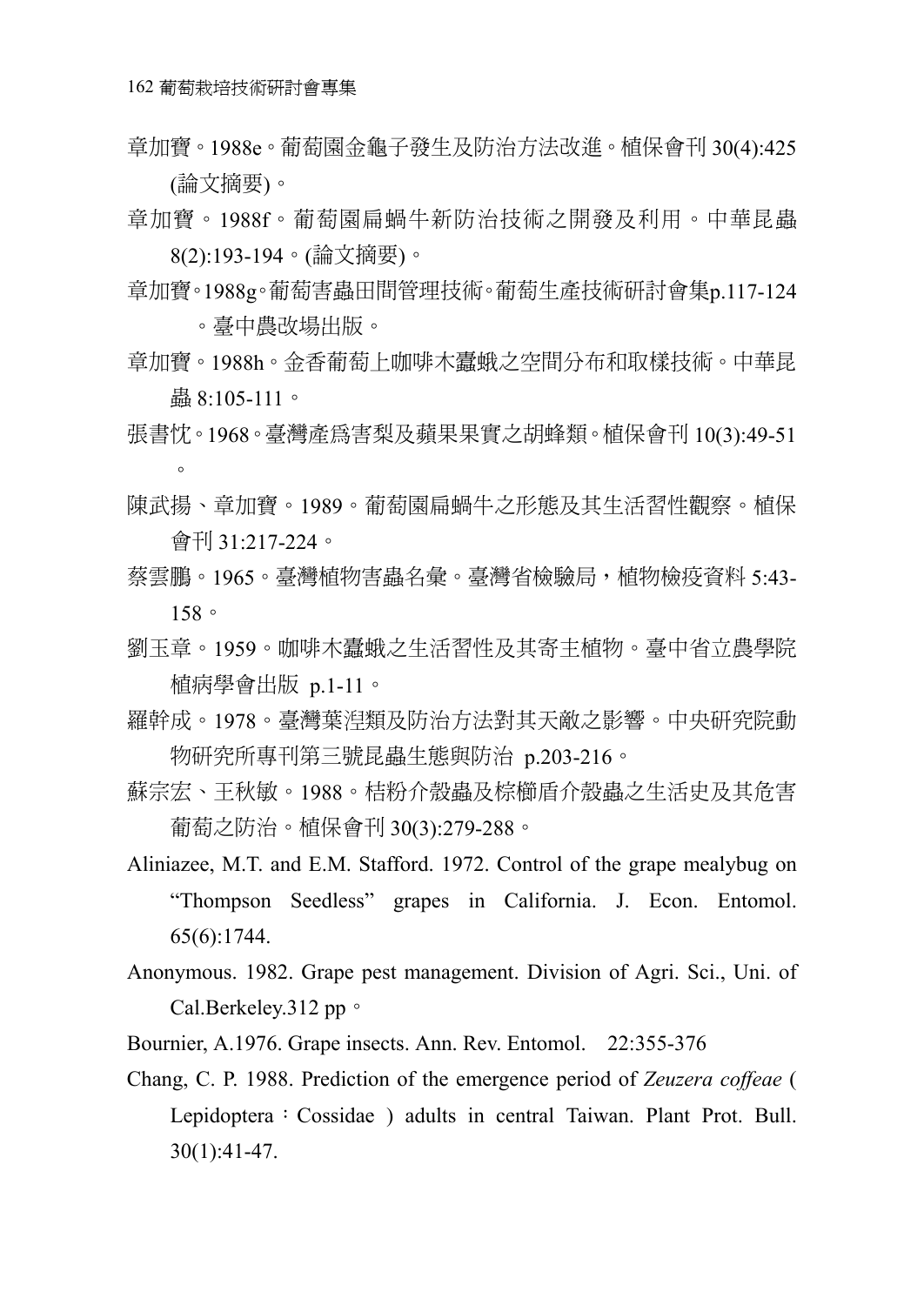- Chang, C. P. 1990. Evaluation of chemical and exclusion methods for control of *Bradybaena similaris* ( Ferussac) on grapevine in Taiwan. Agric. Ecosystems and Environ. 31:85-88。
- Chen, L. A. 1981. Studies on the Panchaetothripinae (Thysanoptera: Thripidae ) in Taiwan. Plant Prot. Bull. 23(2):117-130。
- Cone, W. W. 1971. Grape mealybug control in concord grape field trials in central Washington. J. Econ. Entomol. 64(6):1552-1553.
- Ishii, K. 1973. Disease and pest control program for grape in Japan. Jpn. Pestic. Inf. 21:25-37.
- Ishii, K. 1975. Control of grape disease and insect pests in Japan. Jpn.Pestic. Inf. 23:17-23.
- Kinn, D. N. and R. L. Doutt. 1972. Initial survey of arthropods found in North Coast vineyards of California. Environ. Entomol. 1(4):508-513.
- Kinn, D. N. and R. L. Diytt. 1972. Natural control of spider mites on wine grape varieties in Northern California. Environ. Entomol. 1(4):513-518.
- Laing, J. E., D. L. Calvert, and C.B. Huffaker. 1972. Preliminary studies of effects of *Tetranychus pacificus* McG. on yield and quality of grapes in the San Joaquin Valley, California. Environ. Entomol. 1(5):658-663.
- Moore, I. and A. Navon. 1966. The rearing some bionomics of the leopard moth, *Zeuzera pyrina* L., on an artificial medium. Entomophaga 2:285-296.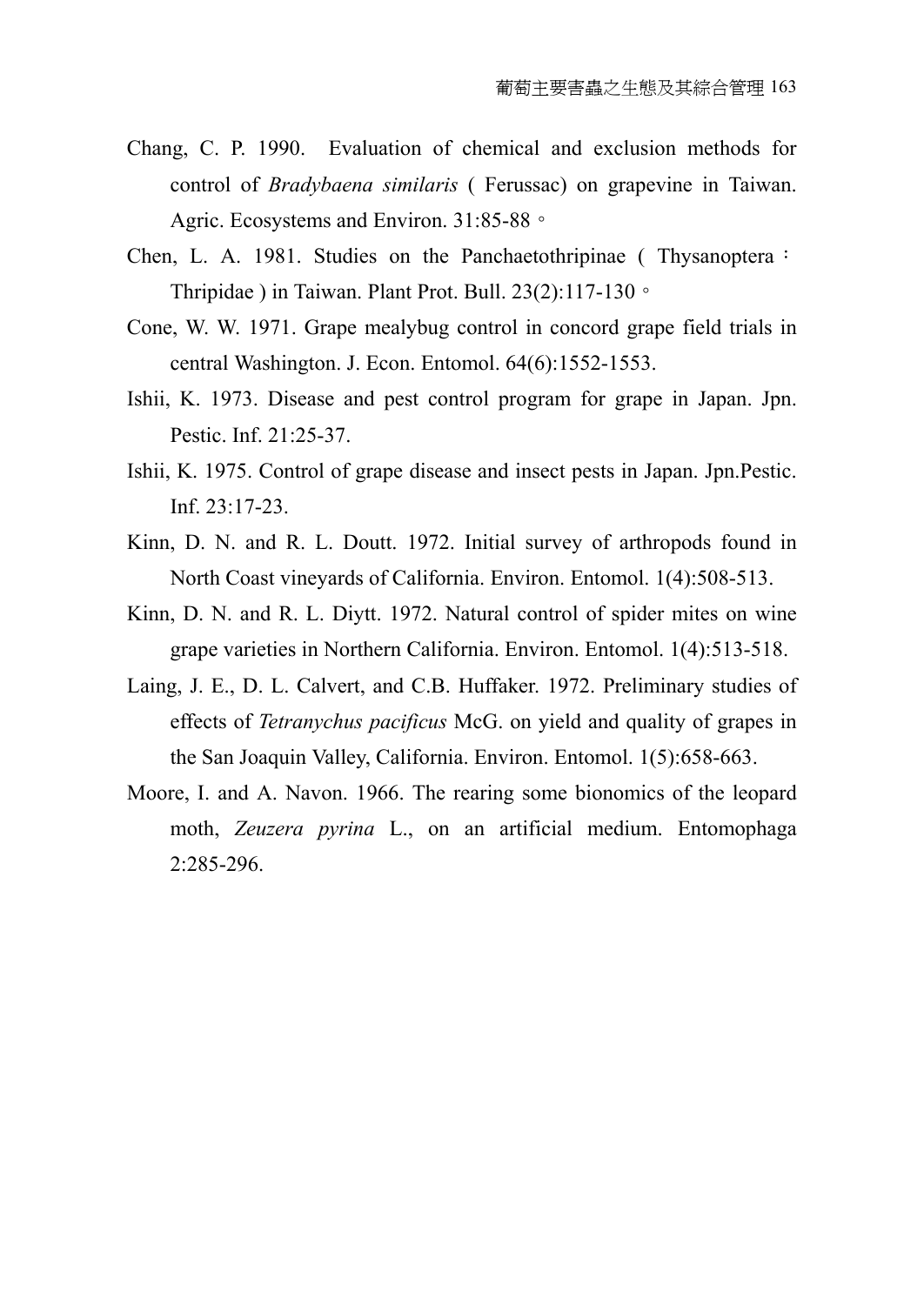## The Ecology and Integrated Management of Insects and Other Animal Pests on Grapevine

## Chia-Pao Chang

Miaoli District Agricultural Improvement Station,

Council of Agricultrue ,Executive Yuan

## ABSTRACT

The grape is one of the important fruit in Taiwan. Twenty-five species of insect pests (15 families, 7 orders)  $, 4$  species of spider mites, 3 species of molluscas, 2 species of rodent and 4 species of birds have been listed as the pests of grape from the survey. The results showed that the seasonal occurrence of the major pests such as *Zeuzera coffeae* Nietner larvae appeared all year round with higher population density from June to July and from October to November, while as *Notolophus australis posticus* Walker from April to May, *Euprotis taiwana* (Shiraki), *Theretra alecto* L. and *Anomala cupripes* Hope from June to July, and *Bradybaena similaris* (Fe'russac)from May to September. The other pests such as *Spodoptera litura*  (Fab.)and *Trichoplusia ni* Hubner are negligible due to their population density are so low. Applications of insecticides from April to June during the emergence period of 1st generation adults and from August to October during the emergence period of 2nd generation adults, resulted in the most effective control of *Zeuzera coffeae* and have the highest economic profit. The control method of *Bradybaena similaris* was to utilize the pet bottle instead of conventional chemical method. Improvement of culturing technique may decrease the occurrence of insect pests which may have favorable effect on their control. Discarded plant parts and abandoned field which may become the sources of infestation must be carefully taken care of . Strengthening of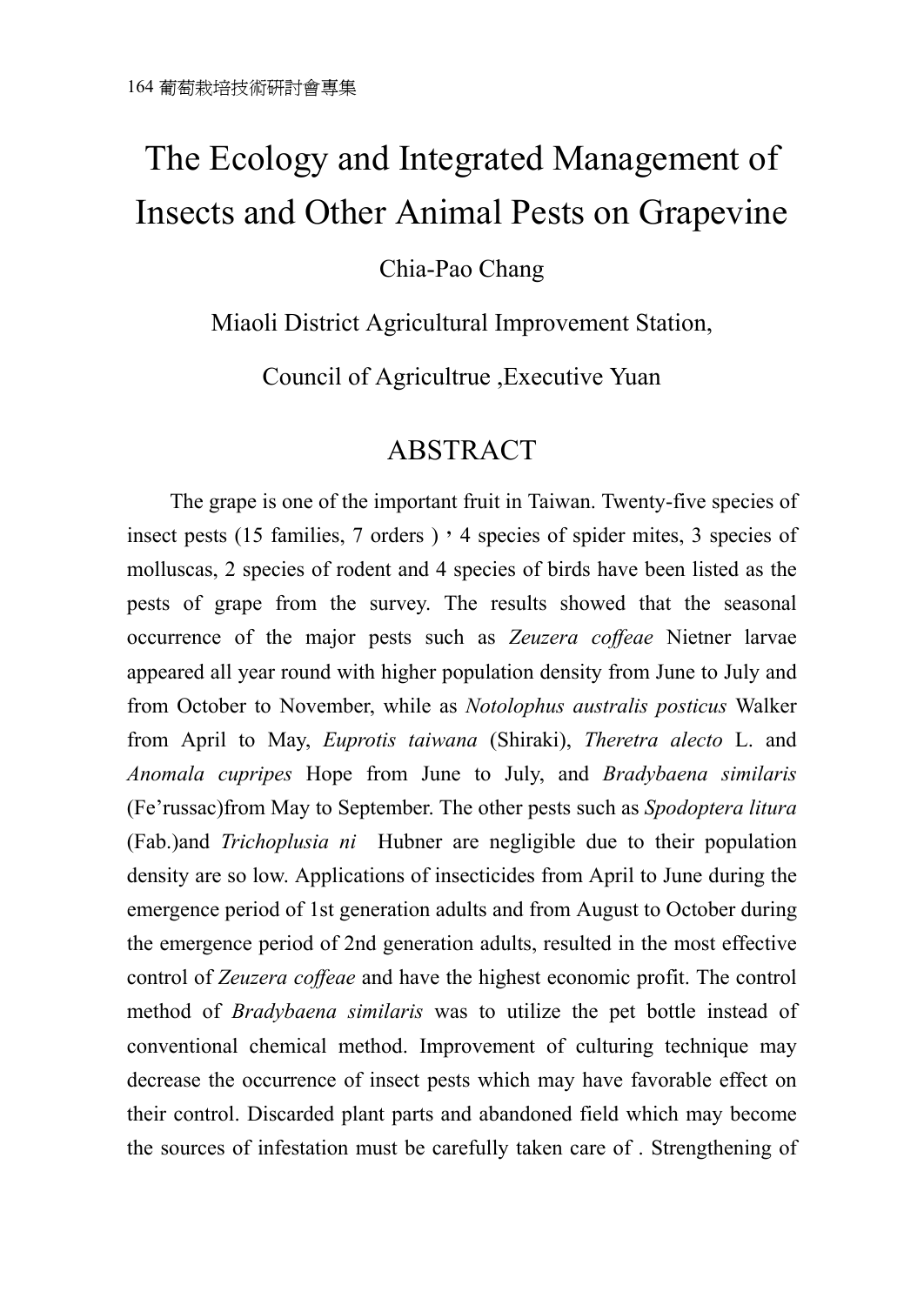cooperative pest control program and searching for new control measures will eventually ensure overcoming of the difficulties encounted in the field. **Key words**: Grapevine, Insect, Pest, Management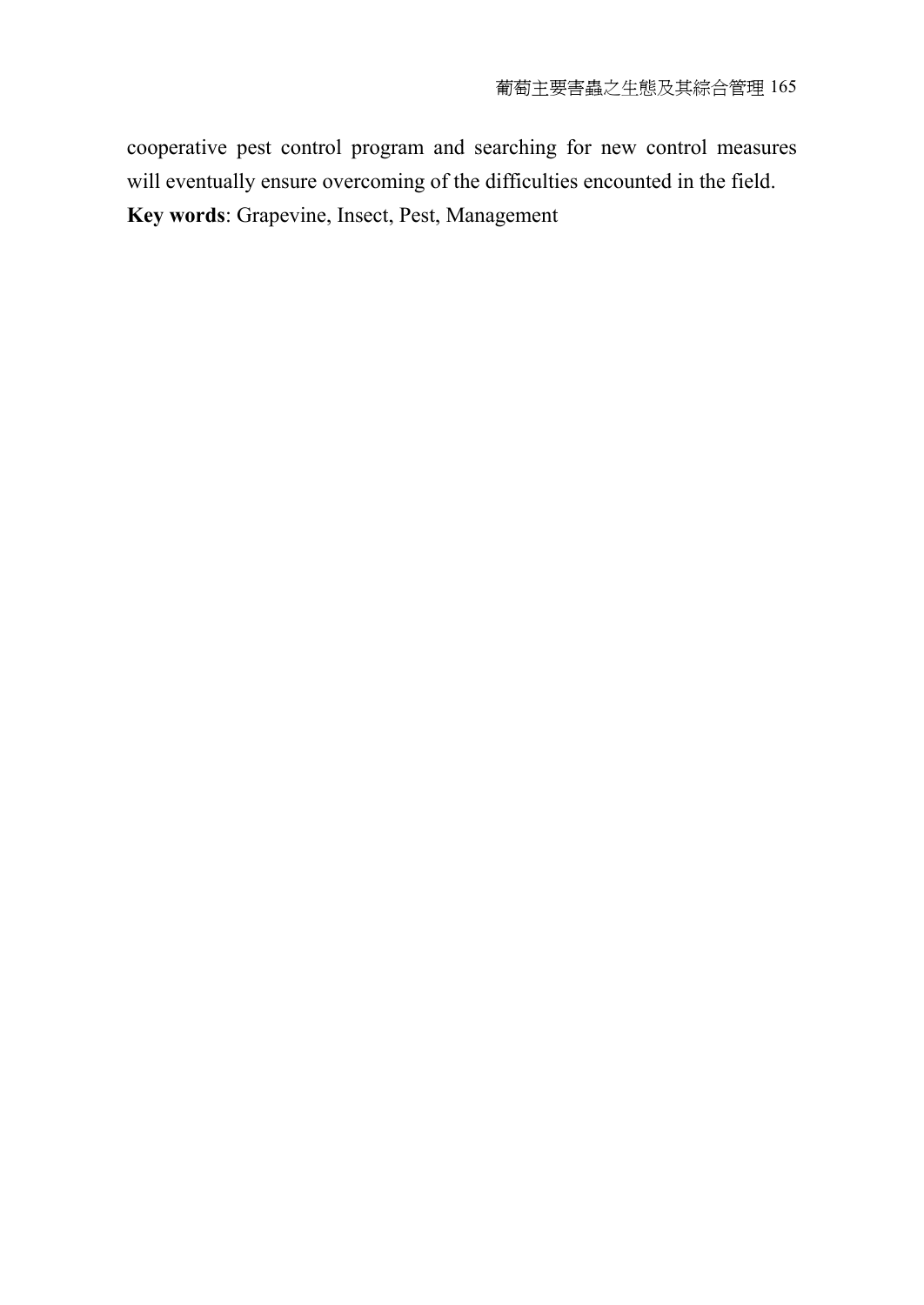表一、葡萄害蟲及其它有害動物(章氏1989記錄)

| 名<br>中 | 學<br>名                                         |
|--------|------------------------------------------------|
| 臺灣大蟋蟀  | <i>Brachytrupes portentosus</i> Lichernstein   |
| 臺灣白蟻   | <i>Odontotermes formosanus</i> (Shiraki)       |
| 腹鉤薊馬   | Rhipiphorothrips cruentatus Hood               |
| 柑桔刺粉蝨  | Aleurocanthus spiniferus(Quaintance)           |
| 柑桔粉介殼蟲 | <i>Planococcus citri</i> (Risso)               |
| 棕櫛盾介殼蟲 | Hemiberlesia lataniae(Sigoret)                 |
| 黃斑蝙蝠蛾  | Endoclyta sinensis(Moore)                      |
| 咖啡木蠹蛾  | Zeuzera coffeae Nietner                        |
| 下紅天蛾   | Theretra alecto Linnaeus                       |
| 柑桔潛葉蛾  | Phyllocnistis citrella Stainton                |
| 大避債蛾   | <i>Enmeta Japonica</i> (Heylacerts)            |
| 斜夜夜盜   | <i>Spodoptera litura</i> (Fabricius)           |
| 擬尺蠖    | <i>Trivhoplusia ni</i> Hubner                  |
| 小白紋毒蛾  | Orgya postica(Walker)                          |
| 臺灣黃毒蛾  | Euproctis taiwana(Shiraki)                     |
| 甘蔗鋸天牛  | Dorysthener hydropicus Pascoe                  |
| 中華姬天牛  | Ceresium sinicum White                         |
| 星天牛    | Anoplophora malasiaca(Thomson)                 |
| 赤腳青銅金龜 | <i>Anomala cupripes</i> Hope                   |
| 赤腹金龜   | Anomala castaneoventris Bates                  |
| 臺灣青銅金龜 | Anomala expansa Bates                          |
| 白點花金龜  | Protaetia orientalis Govy et Perchelon         |
| 臺灣綠金龜  | Tetranychus urticae Koch                       |
| 白點花金龜  | Protaetia culta Waterhouse                     |
| :點葉湼   | Tetranychus urticae Koch                       |
| 神澤氏葉湼  | Teranychus kanzawai kishida                    |
| 柑桔葉湼   | Panonychus citri(McGregor)                     |
| 旱地葉湼   | Oligonychus biharensis(Hirst)                  |
| 扁蝸牛    | Bradybaena similaris(Ferussac)                 |
| 非洲大蝸牛  | Achatina fulica Bowdich                        |
| 白頭翁    | <i>Pycnonotus sinensis</i> (Gmelin)            |
| 大卷尾    | Dicrurus macrocercus harterti Baker and Steart |
| 臺灣綠繡眼  | Zosterops japonica simplex Swinhoe             |
| 麻雀     | Passer montanus saturatus Stejneger            |
| 臺灣松鼠   | Callosciurus caniceps thaiwanensis (Bonhote)   |
| 小黃腹鼠   | Rattus losea Swinhoe                           |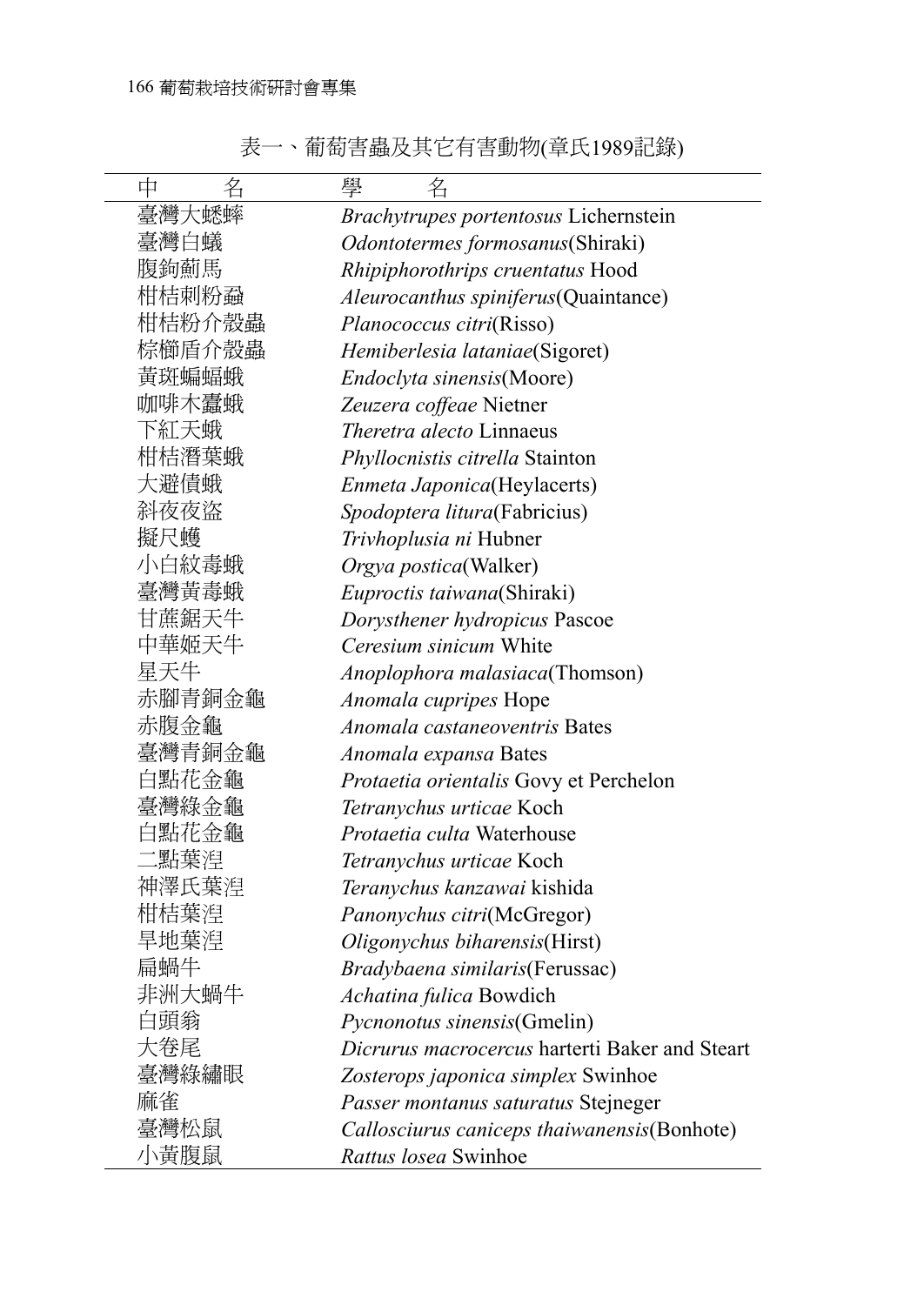

表二 葡萄害蟲之為害時期及防治適期與防治法 Table 2. The occurrence period, control timing and

表三 推廣前農民施藥防治葡萄害蟲次數及時期 Table 3. The control times and period of grape pests by farmers before extension

|                | Dormant period                  | Flowering~coloring period                                                                                                 | After coloring              | <b>Flowering period</b>                                                                                                                   | <b>Fruit period</b>                                                                                           |
|----------------|---------------------------------|---------------------------------------------------------------------------------------------------------------------------|-----------------------------|-------------------------------------------------------------------------------------------------------------------------------------------|---------------------------------------------------------------------------------------------------------------|
| Month          | Feb.~Mar.                       | Apr.~June.                                                                                                                | July.                       | Aug.~Sept.                                                                                                                                | $Oct.-Nov.$                                                                                                   |
| Spraying times | 2                               | 6                                                                                                                         | $\mathbf{2}$                | 3                                                                                                                                         | $\boldsymbol{2}$                                                                                              |
| Target pests   | <b>Hemiberlesia</b><br>lataniae | Zeuzera coffeae<br><i>Thereta alecto</i><br>Porthesia taiwana<br>Spodoptera litura<br>Anomala cupripes<br>Anomala expansa | <b>Planococcus</b><br>citri | Zeuzera<br>coffeae<br><b>Protaetia</b><br>orientalis<br><b>Porthesia</b><br>taiwana<br><i>Spodoptera</i><br>litura<br>Anomala<br>cupripes | <i>Thereta</i><br>alecto<br><b>Porthesia</b><br>taiwana<br><b>Spodoptera</b><br>litura<br>Anomala<br>cupripes |